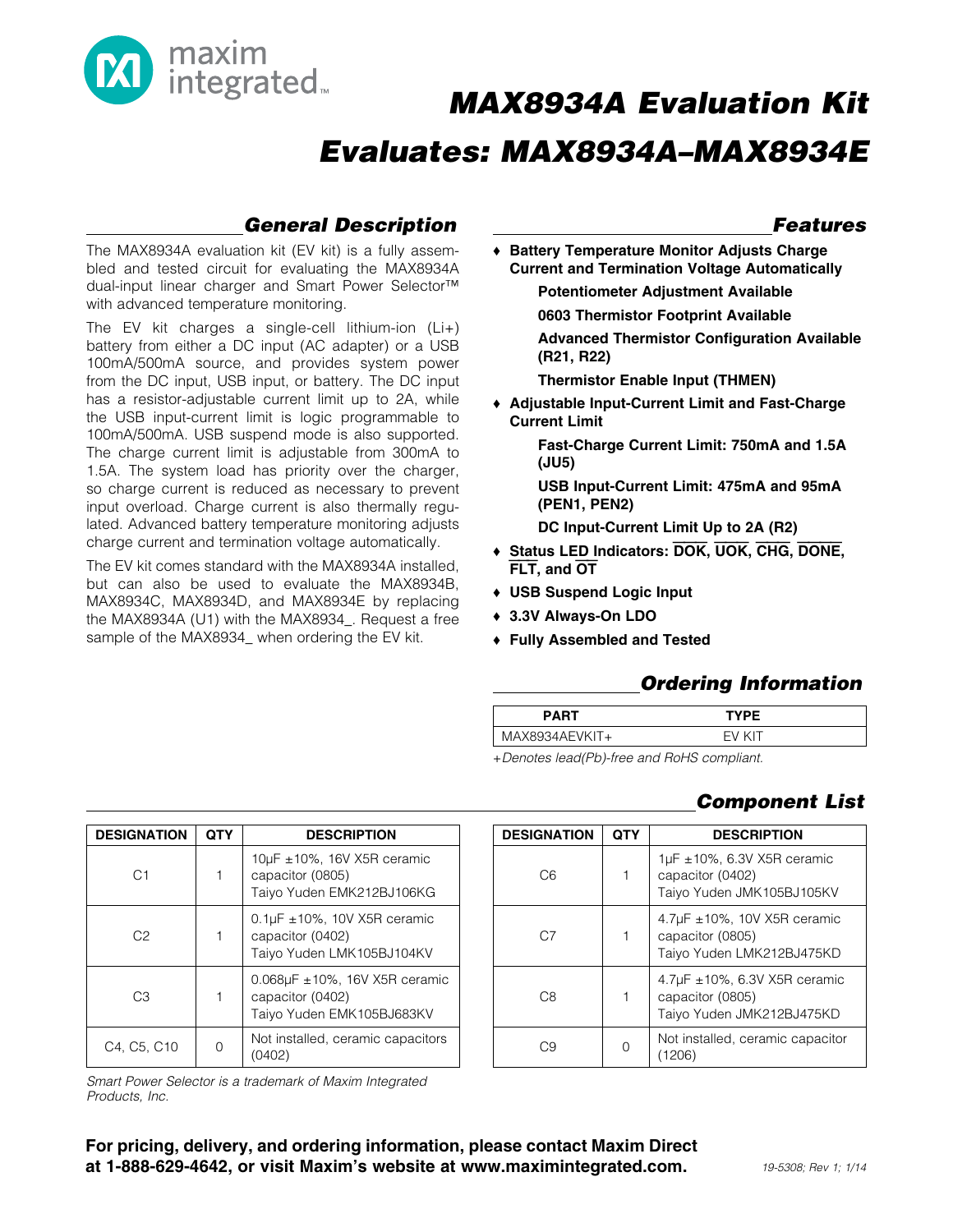| <b>DESIGNATION</b>              | <b>QTY</b>  | <b>DESCRIPTION</b>                                                              |
|---------------------------------|-------------|---------------------------------------------------------------------------------|
| C11                             | $\mathbf 1$ | 10µF ±10%, 6.3V X5R ceramic<br>capacitor (0805)<br>Taiyo Yuden JMK212BJ106KD    |
| $D1-D6$                         | 6           | Red LEDs (0603)<br>Panasonic LNJ208R8ARA<br>Ωr<br>Green LEDs<br>Avago HSMG-C190 |
| J1, J2                          | 2           | USB type-AB mini jacks, right<br>angle<br>Molex 56579-0576                      |
| JU1, JU2, JU3,<br>JU6. JU8      | 5           | 3-pin headers, 0.1in centers<br>Sullins PEC36SAAN<br>Digi-Key S1012E-36-ND      |
| JU4, JU5, JU7,<br>JU9-JU17      | 12          | 2-pin headers, 0.1in centers<br>Sullins PEC36SAAN<br>Digi-Key S1012E-36-ND      |
| R1, R9–R13                      | 6           | 4.7k $\Omega$ ±5% resistors (0402), lead<br>free                                |
| R <sub>2</sub>                  | $\mathbf 1$ | 1.5k $\Omega$ ±1% resistor (0402), lead<br>free                                 |
| R <sub>3</sub> , R <sub>4</sub> | 2           | $4k\Omega \pm 1\%$ resistors (0402), lead<br>free                               |

## *Component List (continued)*

| <b>DESIGNATION</b>               | <b>QTY</b> | <b>DESCRIPTION</b>                                                                           |
|----------------------------------|------------|----------------------------------------------------------------------------------------------|
| R <sub>5</sub> , R <sub>21</sub> | 0          | Not installed, resistors (0402)                                                              |
| R <sub>6</sub>                   | $\Omega$   | Not installed, NTC thermistor<br>(0603)<br>Vishay NTHS0603N01N1003FF<br>Murata NCP15WF104F03 |
| R7, R8                           | 2          | 100k $\Omega$ ±1% resistors (0402),<br>lead free                                             |
| R <sub>14</sub> -R <sub>19</sub> | 6          | $1\text{M}\Omega$ ±5% resistors (0402), lead<br>free                                         |
| R <sub>20</sub><br>1             |            | 500 $k\Omega$ , 25-turn potentiometer<br>Bourns 3296Y-1-504 LF                               |
| R <sub>22</sub><br>1             |            | $0\Omega \pm 1\%$ resistor (0402), lead free                                                 |
| U1                               | 1          | Dual-input linear battery charger<br>$(28 TQFN-EP*)$<br>Maxim MAX8934AFTI+                   |
| 14                               |            | Shunts<br>Sullins STC02SYAN,<br>Mouser 151-8000, or<br>Digi-Key S9000-ND                     |
|                                  | 1          | PCB: MAX8934A EVALUATION<br>$KIT+$                                                           |

\**EP = Exposed pad.*

## *Component Suppliers*

| <b>SUPPLIER</b>                        | <b>PHONE</b> | <b>WEBSITE</b>              |
|----------------------------------------|--------------|-----------------------------|
| Avago Technologies                     | 877-673-9442 | www.avagotech.com           |
| Bourns, Inc.                           | 408-496-0706 | www.bourns.com              |
| Digi-Key Corp.                         | 800-344-4539 | www.digikey.com             |
| Molex                                  | 800-768-6539 | www.molex.com               |
| <b>Mouser Electronics</b>              | 800-346-6873 | www.mouser.com              |
| Murata Electronics North America, Inc. | 770-436-1300 | www.murata-northamerica.com |
| Panasonic Corp.                        | 800-344-2112 | www.panasonic.com           |
| Sullins Electronics Corp.              | 760-744-0125 | www.sullinselectronics.com  |
| Taiyo Yuden                            | 800-348-2496 | www.t-yuden.com             |
| TDK Corp.                              | 847-803-6100 | www.component.tdk.com       |
| Vishay                                 | 402-563-6866 | www.vishay.com              |

*Note: Indicate that you are using the MAX8934\_ when contacting these component suppliers.*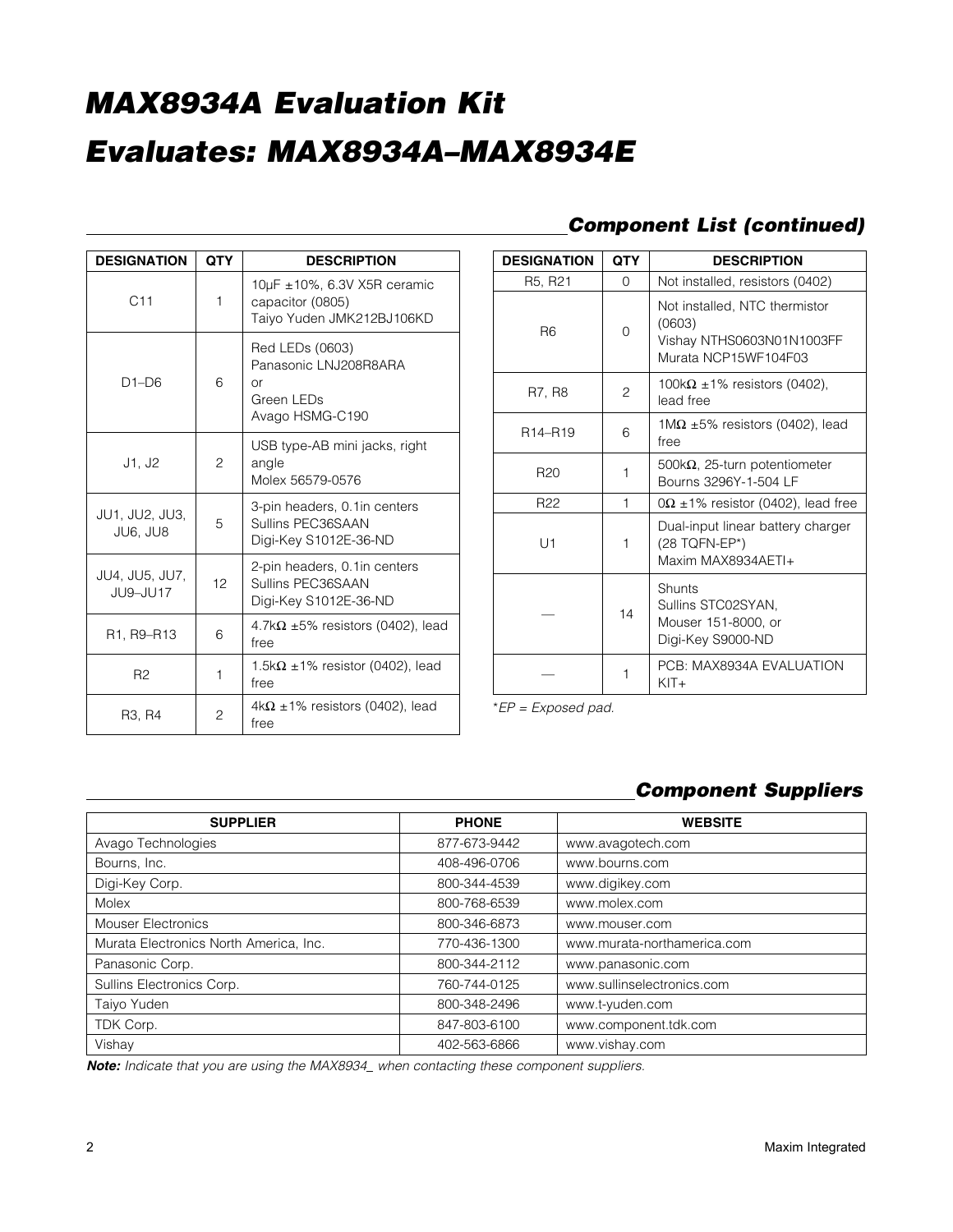### *Quick Start*

### *Recommended Equipment*

- Adjustable DC power supply capable of at least 3A at 7V
- Battery or simulated battery

1-cell Li+ or Li-Poly battery (Figure 1A)

- Simulated battery; preloaded power supply (Figure 1B)
- Two digital multimeters (DMMs)
- Up to 3A adjustable load
- Two 3A ammeters

### *Procedure*

The MAX8934A EV kit is fully assembled and tested. Follow the steps below to verify board operation. Use twisted wires of appropriate gauge (20AWG) that are as short as possible to connect the battery and power sources.

- 1) Ensure that the EV kit has the jumper settings shown in Figure 2 and Table 1.
- 2) Preset the adjustable load to 0A.
- 3) Preset the DC power supply to 5V. Turn off the power supply. Caution: Do not turn on the power supply until all connections are completed.
- 4) Connect the EV kit to the power supply, battery, or preloaded power supply, and meters, as shown in Figure 2. Set the ammeters to their largest current range (lowest series impedance).
- 5) Turn on the power supply.
- 6) Verify that the voltage at SYS is approximately 5V.
- 7) If  $3V \leq V_{BAT} \leq 4.1V$ , verify that the current from BATT+ into the battery is approximately 0.75A.
- 8) Increase the load current on SYS to 1A.
- 9) Verify that the charge current into the battery remains near 0.75A.
- 10) Increase the load current on SYS to 1.5A.
- 11) Verify that the charge current into the battery is approximately 0.5A.
- 12) Increase the load current on SYS to 2.5A.
- 13) Verify that the current out of the battery is approximately 0.5A.

### *Detailed Description of Hardware*

### *Adjusting the EV Kit for In-Circuit Evaluation*

Follow the steps below to ensure that the EV kit is configured for operation in a specific application circuit:

- 1) Verify that the EV kit DC input-current limit setting is less than the AC adapter source current limit.
- 2) If necessary, replace R2 in the EV kit such that the DC input current is less than or equal to the AC adapter output-current capability.
- 3) Verify that the USB source can supply 100mA or 500mA.
- 4) Ensure that the charge-current setting of the EV kit does not exceed the battery rating, or replace resistor R3 and remove the shunt from JU5 as required. See the *Setting the Input-Current Limit (DC Input Path)*, S*etting the Input-Current Limit (USB Input Path)*, and *Setting the Fast-Charge Current* sections for more details.



*Figure 1. Battery Options for Evaluating the MAX8934A EV Kit*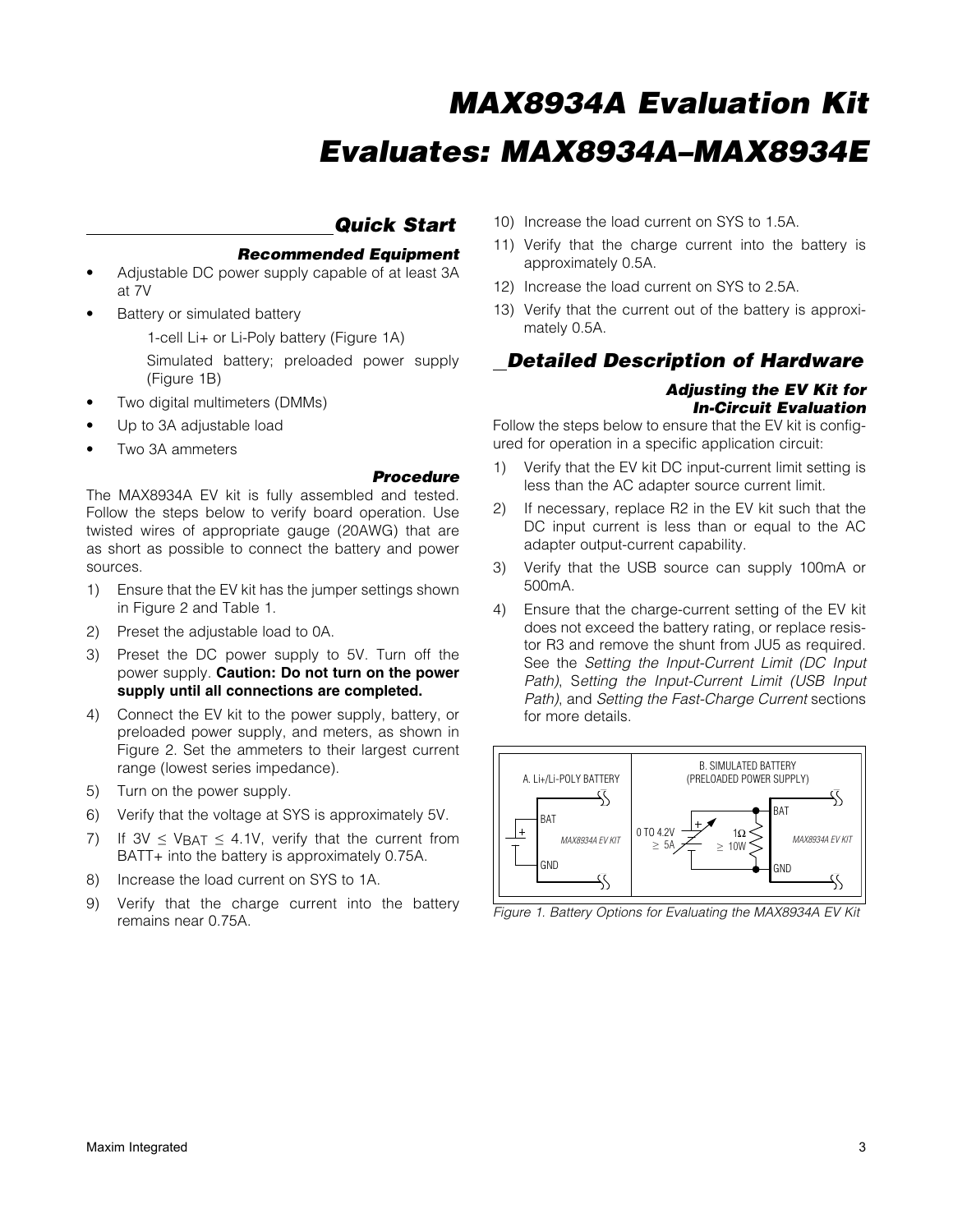

*Figure 2. Connection Diagram and Default Jumper Connections*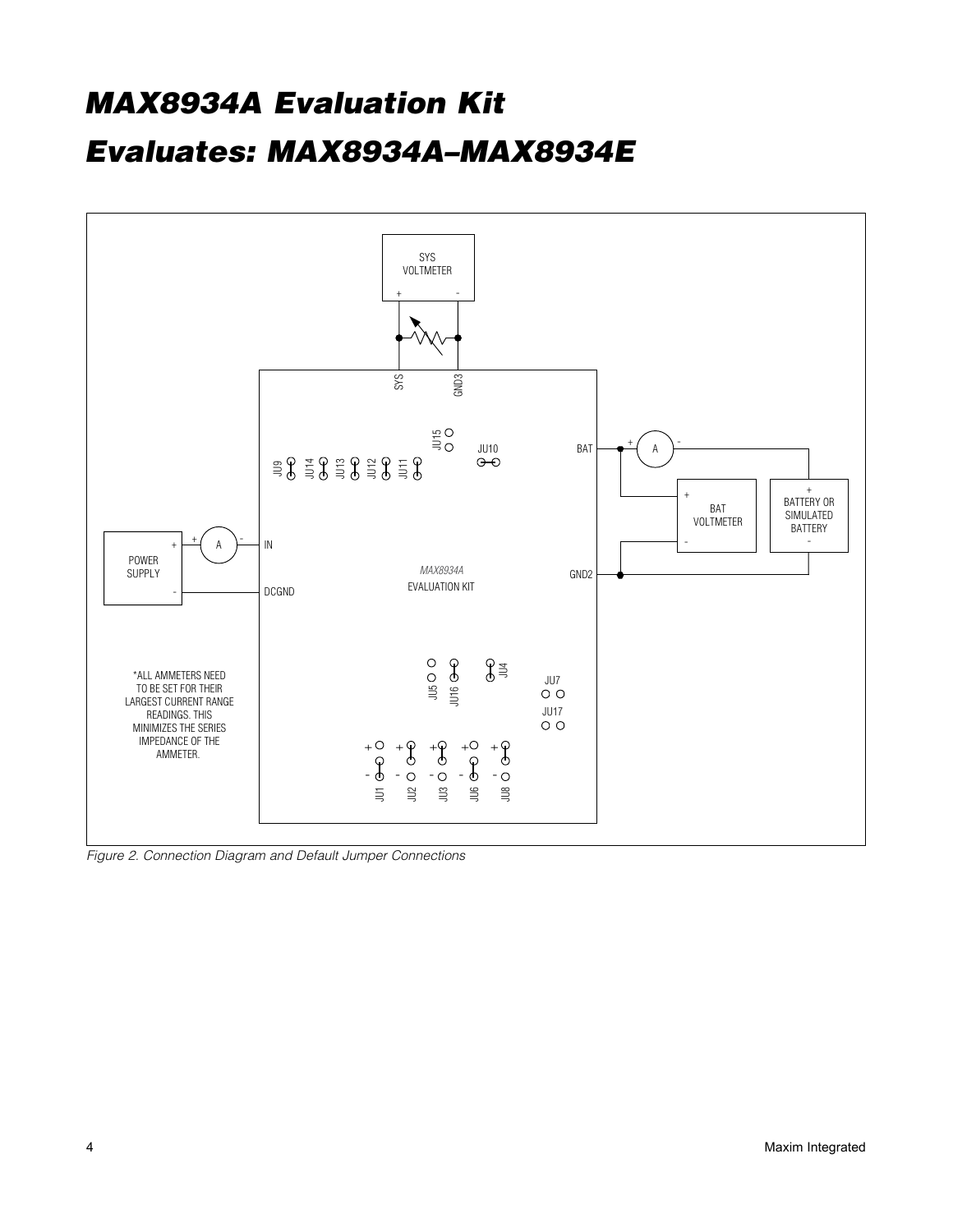| <b>JUMPER</b>                               | <b>NODE OR FUNCTION</b>   | <b>POSITION</b>                                                                          | <b>FUNCTION</b>                                                                                                                                                                    |  |  |
|---------------------------------------------|---------------------------|------------------------------------------------------------------------------------------|------------------------------------------------------------------------------------------------------------------------------------------------------------------------------------|--|--|
|                                             |                           | Positive $(+)$ to CEN                                                                    | Charger disabled                                                                                                                                                                   |  |  |
| JU1                                         | <b>CEN</b>                | Negative (-) to $\overline{CEN}^*$                                                       | Charger enabled                                                                                                                                                                    |  |  |
| JU2                                         | PEN1                      | Positive (+) to PEN1*                                                                    | See Tables 2 and 3                                                                                                                                                                 |  |  |
| JU3                                         | PEN <sub>2</sub>          | Positive (+) to PEN2*                                                                    | See Tables 2 and 3                                                                                                                                                                 |  |  |
| JU4                                         | <b>VLOGIC</b>             | Open                                                                                     | VLOGIC must be powered externally and cannot exceed 5.5V                                                                                                                           |  |  |
|                                             |                           | Shunt*                                                                                   | $VLOGIC = VLDO$                                                                                                                                                                    |  |  |
| ISET (fast-charge                           | Open*                     | Fast-charge current = 750mA, R3 is connected from ISET to<br>GND and R4 is not connected |                                                                                                                                                                                    |  |  |
| JU <sub>5</sub>                             | current adjustment)       | Shunt                                                                                    | Fast-charge current = 1.5A, R3 and R4 are in parallel from ISET<br>to GND                                                                                                          |  |  |
| JU6                                         | <b>USUS</b>               | Positive (+) to USUS                                                                     | USB suspend; an external supply is required for VLOGIC                                                                                                                             |  |  |
|                                             |                           | Negative (-) to USUS*                                                                    | Not in USB suspend                                                                                                                                                                 |  |  |
| JU7                                         | THM forced "hot"          | Open*                                                                                    | THM not connected to GND                                                                                                                                                           |  |  |
|                                             |                           | Shunt                                                                                    | Connects THM to GND; forces a THM "hot" state                                                                                                                                      |  |  |
| JU8                                         | <b>THMEN</b>              | Positive $(+)$ to<br>THMEN*                                                              | Connects THMEN to the VLOGIC rail; enables the thermistor<br>circuit in discharge mode and enables the internal THMSW<br>switch, pulling up R7 to THMSW                            |  |  |
|                                             |                           | Negative (-) to<br><b>THMEN</b>                                                          | Connects THMEN to GND; disables the internal THMSW switch<br>in discharge mode and disables the thermistor monitoring circuit                                                      |  |  |
| JU9                                         | <b>DONE</b> LED indicator | Open                                                                                     | Disconnects indicator LED D1 from DONE                                                                                                                                             |  |  |
|                                             |                           | Shunt*                                                                                   | Connects indicator LED D1 to DONE                                                                                                                                                  |  |  |
| <b>JU10</b>                                 | CHG LED indicator         | Open                                                                                     | Disconnects indicator LED D2 from CHG                                                                                                                                              |  |  |
|                                             |                           | Shunt*                                                                                   | Connects indicator LED D2 to CHG                                                                                                                                                   |  |  |
| <b>JU11</b>                                 | OT LED indicator          | Open                                                                                     | Disconnects indicator LED D3 from OT                                                                                                                                               |  |  |
|                                             |                           | Shunt*                                                                                   | Connects indicator LED D3 to OT                                                                                                                                                    |  |  |
| <b>JU12</b>                                 | <b>DOK LED indicator</b>  | Open                                                                                     | Disconnects indicator LED D4 from DOK                                                                                                                                              |  |  |
|                                             |                           | Shunt*                                                                                   | Connects indicator LED D4 to DOK                                                                                                                                                   |  |  |
| JU13                                        | <b>UOK LED indicator</b>  | Open                                                                                     | Disconnects indicator LED D5 from UOK                                                                                                                                              |  |  |
|                                             |                           | Shunt*                                                                                   | Connects indicator LED D5 to UOK                                                                                                                                                   |  |  |
| <b>JU14</b>                                 | FLT LED indicator         | Open                                                                                     | Disconnects indicator LED D6 from FLT                                                                                                                                              |  |  |
|                                             |                           | Shunt*                                                                                   | Connects indicator LED D6 to FLT                                                                                                                                                   |  |  |
| <b>JU15</b>                                 | OT pullup resistor        | Open*                                                                                    | Disconnects the OT pullup resistor (R16) from VLDO                                                                                                                                 |  |  |
|                                             |                           | Shunt                                                                                    | Connects the $\overline{OT}$ pullup resistor (R16) to VLDO                                                                                                                         |  |  |
|                                             | Open                      | Disconnects R8 from THM                                                                  |                                                                                                                                                                                    |  |  |
| THM to GND fixed<br><b>JU16</b><br>resistor |                           | Shunt*                                                                                   | Connects a 500k $\Omega$ resistor (R8) from THM to GND; R8 = R7 and<br>sets $V$ THM = $1/2 \times V$ THMSW; ensures that JU7 and JU17 are not<br>shunted                           |  |  |
|                                             | THM to GND                | Open*                                                                                    | Disconnects the $500k\Omega$ potentiometer (R20) from THM; ensures<br>that JU7 and JU16 are not shunted                                                                            |  |  |
| JU17                                        | potentiometer             | Shunt                                                                                    | Connects a 500 $k\Omega$ potentiometer (R20) from THM to GND; this<br>allows evaluation of battery temperature monitoring thresholds;<br>ensures that JU7 and JU16 are not shunted |  |  |

## Table 1. Jumper Functions

\**Default position.*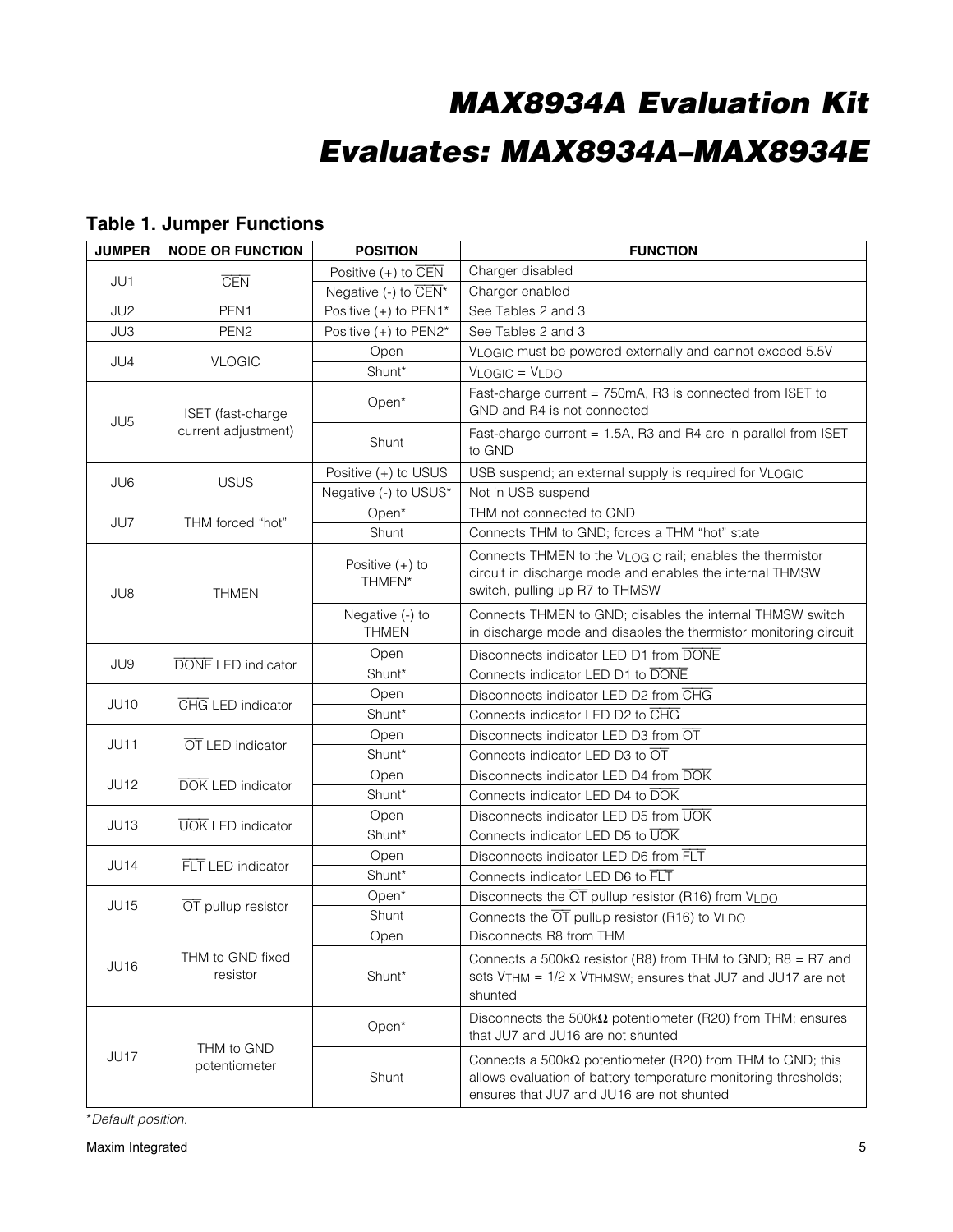### *Charger Enable Input (*CEN*)*

Jumper JU1 controls the enable signal for the battery charger. Install JU1 between the negative terminal (-) and CEN to enable the charger. Install JU1 between the positive terminal  $(+)$  and  $\overline{CEN}$  to disable the charger. Note that if no battery is connected and the charger is disabled, VSYS, VBATT, and VLDO decay to 0V. If a battery is connected and the charger is disabled, VSYS tracks VBATT, and VLDO =  $3.3V$ . If VSYS <  $3.3V$ , then VLDO tracks VSYS.

### *Setting the Input-Current Limit (DC Input Path)*

The DC charging path can be programmed either as an adapter input or a USB input. Install jumper JU2 between the positive terminal (+) and PEN1 to program the DC input as an adapter input. Install JU2 between the negative terminal (-) and PEN1 to program the DC input as a USB input.

Jumper JU3 (PEN2) sets the input-current limit when the DC input is configured as a USB input. Install JU3 between the positive terminal (+) and PEN2 to set the input-current limit to 500mA (max). Install JU3 between the negative terminal (-) and PEN2 to set the inputcurrent limit to 100mA (max). Jumper JU6 programs the state of the USUS input.

Resistor R2 sets the maximum input current when the DC input is configured as an adapter input. The EV kit default value of R2, or RpsET (1.5k $\Omega$ ), programs the input-current limit to 2A. The minimum value of R2 should be  $2k\Omega$  when evaluating the MAX8934D.

### *Setting the Input-Current Limit (USB Input Path)*

The USB charging path can be programmed only as a USB input. Jumper JU3 (PEN2) sets the input-current limit for the USB input. Install JU3 between the positive terminal (+) and PEN2 to set the USB input-current limit to 500mA (max), or between the negative terminal (-) and PEN2 to set the USB input-current limit to 100mA (max). Jumper JU6 programs the state of the USUS input.

## Table 2. Charger Control Signal Truth Table (MAX8934A/B/C/E) (THM Cold Threshold (T2) > THM Hot Threshold (T3))

| <b>POWER</b><br><b>SOURCE</b> | <b>DOK</b> | <b>UOK</b> | PEN <sub>1</sub><br>(JU2) | PEN <sub>2</sub><br>(JU3) | <b>USUS</b><br>(JU6) | <b>DC INPUT-</b><br><b>CURRENT LIMIT</b> | <b>USB INPUT-</b><br><b>CURRENT LIMIT</b> | <b>MAXIMUM CHARGE</b><br><b>CURRENT**</b> |  |
|-------------------------------|------------|------------|---------------------------|---------------------------|----------------------|------------------------------------------|-------------------------------------------|-------------------------------------------|--|
| AC adapter at<br>DC input     |            | Χ          | $H^*$                     | Χ                         | Χ                    | 3000V/RPSFT                              |                                           | 3000V/RISFT                               |  |
| USB power at<br>DC input      |            | X          |                           | $H^*$                     | $\star$<br>475mA     |                                          | USB input off; DC<br>input has priority   | 475mA                                     |  |
|                               |            | X          |                           |                           |                      | 95 <sub>m</sub> A                        |                                           | 95 <sub>m</sub> A                         |  |
|                               |            | X          |                           | Χ                         | Н                    | USB suspend                              |                                           | $\mathbf 0$                               |  |
| USB power at                  | Н          |            | X                         | H                         |                      |                                          | 475mA                                     |                                           |  |
| USB input; DC                 | н          |            | Χ                         |                           |                      |                                          | 95 <sub>m</sub> A                         | 3000V/RISET                               |  |
| unconnected                   | н          |            | X                         | X                         | Н                    | No DC input                              | USB suspend                               | 0                                         |  |
| DC and USB<br>unconnected     | н          | Н          | X                         | X                         | Χ                    |                                          | No USB input                              | 0                                         |  |

*H = A shunt from the positive pin to the center pin of the respective jumper (e.g., H on PEN1 is a jumper from positive to the center pin of PEN1).*

*L = A shunt from the negative pin to the center pin of the respective jumper.*

*X = Don't care.*

\**Initial position on the EV kit.*

\*\**Charge current cannot exceed the input-current limit. Charge current may be less than the maximum charge current if the total SYS and BATT load exceeds the input-current limit.*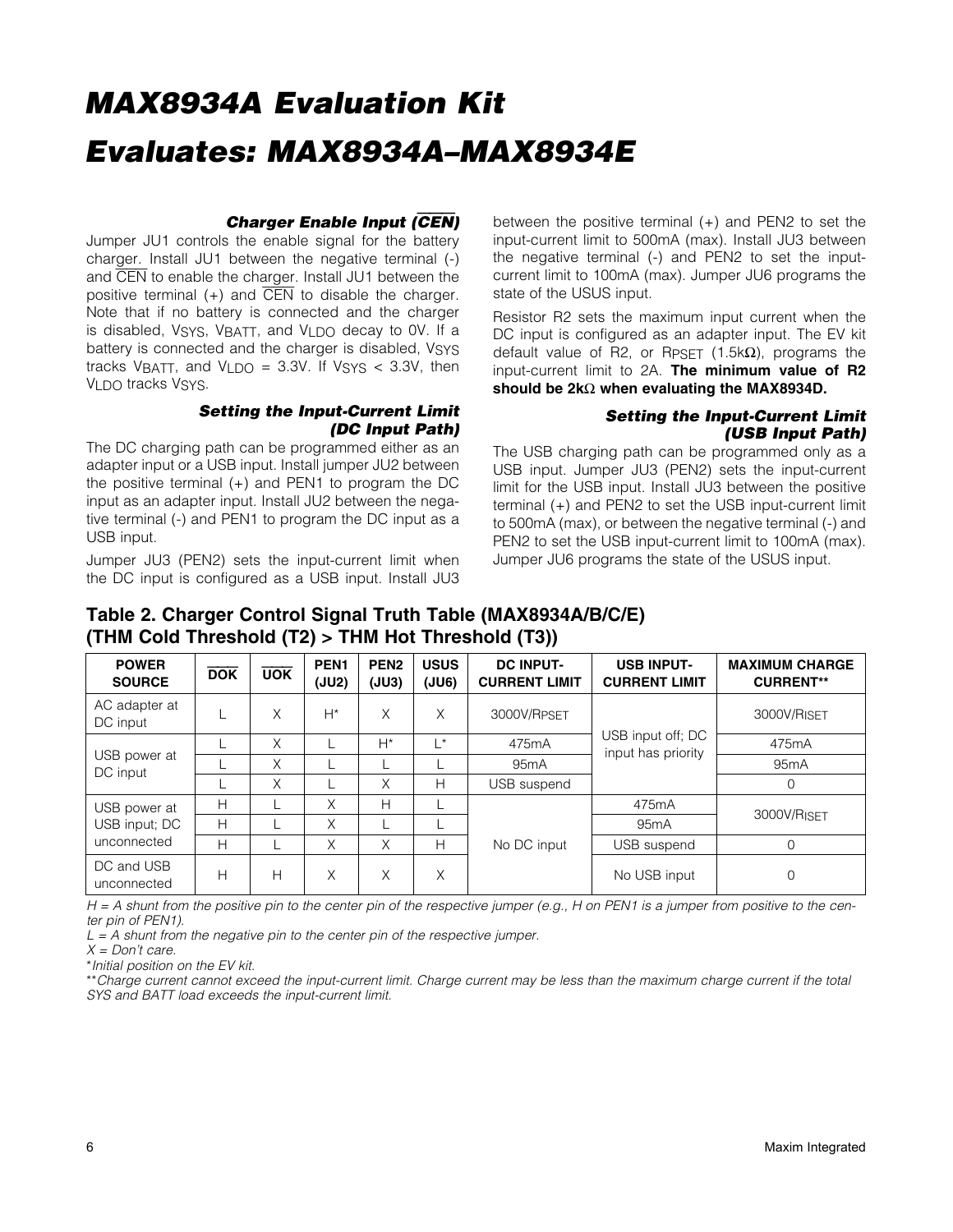# *MAX8934A Evaluation Kit*

## *Evaluates: MAX8934A–MAX8934E*

## Table 3. Charger Control Signal Truth Table (MAX8934D) (THM Cold Threshold  $(T2) > V_{THM} > THM$  Hot Threshold  $(T3)$ )

| <b>FEATURE</b>          |            |                                                      | <b>DC INPUT</b>           |                           |                                                        | <b>USB INPUT</b>                  | <b>NOTES</b>                                                   |                                                   |
|-------------------------|------------|------------------------------------------------------|---------------------------|---------------------------|--------------------------------------------------------|-----------------------------------|----------------------------------------------------------------|---------------------------------------------------|
| Absolute maximum rating |            | 16 <sub>V</sub>                                      |                           |                           |                                                        | 9V                                |                                                                |                                                   |
| Input-current limit     |            | Set by RPSET, PEN1,<br>PEN2, and USUS;<br>$2A$ (max) |                           |                           | Set by RPSET, PEN1, PEN2,<br>and USUS:<br>$1.5A$ (max) |                                   | PSET sets the same input-current<br>limit for DC and USB paths |                                                   |
| <b>POWER SOURCE</b>     | <b>DOK</b> | <b>UOK</b>                                           | PEN <sub>1</sub><br>(JU2) | PEN <sub>2</sub><br>(JU3) | <b>USUS</b><br>(JU6)                                   | DC INPUT-<br><b>CURRENT LIMIT</b> | <b>USB INPUT-</b><br><b>CURRENT</b><br><b>LIMIT</b>            | <b>MAXIMUM</b><br><b>CHARGE</b><br><b>CURRENT</b> |
| AC adapter at DC        |            | X                                                    | $H^*$                     | X                         | $\times$                                               | 3000V/RPSET                       | USB input off:<br>DC input has<br>priority                     | 3000V/RISET                                       |
|                         |            | X                                                    | H                         | X                         | $\times$                                               | 3000V/RPSET                       |                                                                | 3000V/RISET                                       |
|                         |            | X                                                    | L                         | $H^*$                     | $L^*$                                                  | 475mA                             |                                                                | 475mA                                             |
| USB power at DC         |            | X                                                    | L                         |                           |                                                        | 95 <sub>m</sub> A                 |                                                                | 95 <sub>m</sub> A                                 |
|                         |            | X                                                    |                           | X                         | H                                                      | USB suspend                       |                                                                | $\Omega$                                          |
|                         | H          |                                                      | H                         | H                         |                                                        |                                   | 3000V/RPSET                                                    | 3000V/RISET                                       |
| USB power at            | H          |                                                      | H                         |                           |                                                        |                                   | 600V/RPSET                                                     | 3000V/RISET                                       |
| USB:                    | H          |                                                      |                           | H                         |                                                        | No DC input                       | 475mA                                                          | 475mA                                             |
| DC open                 | H          |                                                      |                           |                           |                                                        |                                   | 95 <sub>m</sub> A                                              | 95 <sub>m</sub> A                                 |
|                         | H          |                                                      | $\times$                  | X                         | H                                                      |                                   | USB suspend                                                    | $\Omega$                                          |
| DC and USB open         | H          | H                                                    | X                         | X                         | X                                                      |                                   | No USB input                                                   | $\Omega$                                          |

*H = A shunt from the positive pin to the center pin of the respective jumper.*

*L = A shunt from the negative pin to the center pin of the respective jumper.*

*X = Don't care.*

\**Initial position on the EV kit.*

\*\**Charge current cannot exceed the input-current limit. Charge current may be less than the maximum charge current if the total SYS and BATT load exceeds the input-current limit.*

### *Setting the Fast-Charge Current*

Resistors R3 and R4 set the fast-charge current limit for the MAX8934A. Installing jumper JU5 connects both resistors in parallel, allowing a fast-charge current of up to 1.5A (when the DC input is configured for  $> 1.5A$ input-current limit). Removing JU5 allows a fast-charge current of 750mA. Other fast-charge currents can be set by changing the R3 and R4 resistances. Use the following equation:

ICHGMAX = 3000V/R3 (JU5 not installed)

### *Using the Thermistor Monitor*

The MAX8934A provides a thermistor monitor circuit that automatically adjusts either the fast-charge current or the charge termination voltage, depending on the voltage at the THM input. Tables 2 and 3 are true when THM cold threshold  $(T2)$  >  $VTHM$  > THM hot threshold  $(T3)$ . If  $VTHM$ is outside this range, refer to the MAX8934A–MAX8934E IC data sheet for additional details.

A 100k $\Omega$  pullup resistor (R7) to THMSW provides the bias to a thermistor (allowing ambient temperature to control the charger behavior), a fixed  $100k\Omega$  pulldown resistor (JU16, for easiest evaluation of other charger functionality), or a potentiometer (JU17, for adjusting THM voltage manually).

The THMEN input determines whether the THMSW switch is enabled, providing bias to 100k $\Omega$  pullup resistor R7. If a valid input source is present, the state of the THMEN pin is ignored, and the 100k $\Omega$  pullup resistor is always biased. If no valid input source is connected, and only a battery is present, then jumper JU8 controls the state of the thermistor bias. Install JU8 between the positive terminal (+) and THMEN to enable the thermistor bias. Install JU8 between the negative terminal (-) and THMEN to disable the thermistor bias when only a battery is present.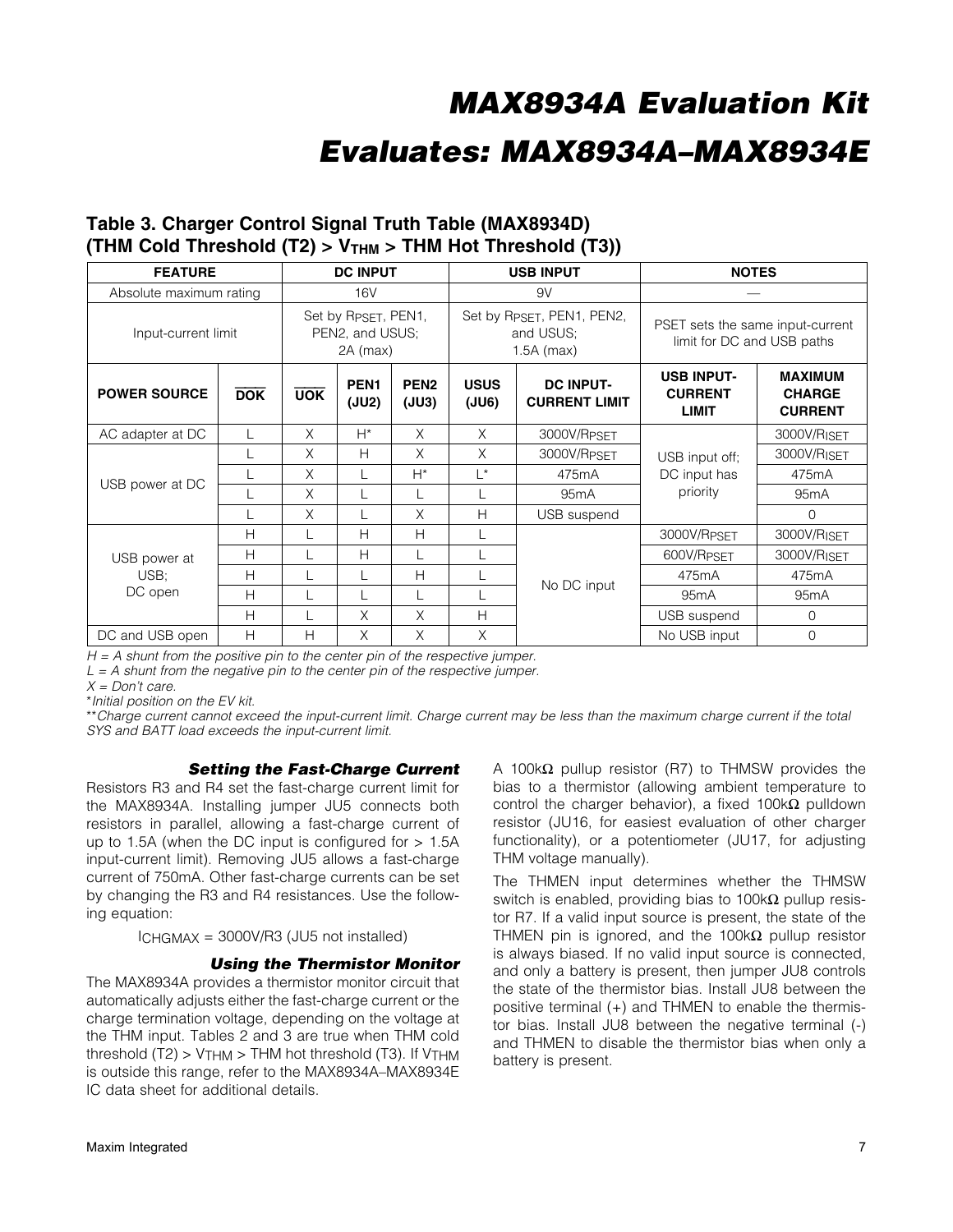Jumper JU7 allows intentional introduction of a temperature fault condition. Install JU7 to force a THM "hot" state, where the charger immediately stops charging the battery. When the battery is being discharged, this is a simple way of evaluating the  $\overline{OT}$  functionality.

When using alternate resistance and/or beta thermistors other than the two shown in the component list, then the circuit of Figure 3 might result in temperature trip thresholds different from the nominal values. In this case, R21 and R22 of Figure 3 allow for compensating the thermistor in order to shift the temperature trip thresholds back to the nominal value. In general, smaller values of R21 shift all the temperature trip thresholds down. However, the lower-temperature thresholds are affected more then the higher-temperature thresholds. Furthermore, larger values of R22 shift all the temperature trip thresholds up. However, the higher-temperature thresholds are affected more than the lower-temperature thresholds. For more details, refer to the MAX8934A–MAX8934E IC data sheet.

The general relation of thermistor resistance to temperature is defined by the following equation:

$$
R_{THM} = R_{25 \times e} \left( \beta \times \left( \frac{1}{T + 273^{\circ}C} - \frac{1}{298^{\circ}C} \right) \right)
$$

where:

RTHM = Resistance in  $\Omega$  of the thermistor at temperature T in Celsius.

R<sub>25</sub> = Resistance in  $\Omega$  of the thermistor at +25°C.

 $\beta$  = Material constant of the thermistor, which typically ranges from 3000K to 5000K.

 $T =$  Temperature of the thermistor in  $°C$ .

### *Pullup Supply for Logic Inputs and Indicators/Fault Flags*

The EV kit provides two options for biasing the logic inputs and the open-drain indicators. Either the LDO output or an external logic supply can be used to provide this bias. Install jumper JU4 to use VLDO as the bias source; otherwise, connect an external supply (2.5V to 5.5V) to VLOGIC to serve as the bias source.

When evaluating the USB suspend behavior with no battery connected, it is required that an external VLOGIC supply be used.

### *Open-Drain Indicators*

The DONE, CHG, OT, DOK, UOK, and FLT indicators all utilize the VLOGIC bias supply for their respective pullup voltages. Jumpers JU9–JU14 connect the LED indicators to each of the open-drain flags. JU15 ( $\overline{\text{OT}}$ only) connects a pullup resistor. Table 1 summarizes the functions of each jumper.

### *Charge Timers*

A fault timer prevents the battery from charging indefinitely. The prequalification and fast-charge timers are controlled by the capacitance at CT (C3) (THM cold threshold  $(T2) < VTHM < THM$  hot threshold  $(T3)$ ).

$$
PREQUAL: t_{PQ} = 30 \text{min} \times \frac{C3}{0.068 \mu F}
$$

$$
\text{FAST CHARGE: } t_{FC} = 300 \text{min} \times \frac{C3}{0.068 \mu \text{F}}
$$

 $t_{TO}$  = 15s (60min for the MAX8934B) TOP-OFF: and MAX8934D)

### *EV Kit Temperature Range*

The PCB and components of the EV kit allow operation with ambient temperatures from -25°C to +85°C. Remove LEDs D1–D6, or open jumpers JU9–JU14, to increase the ambient temperature operating range from -30°C to +85°C.

### *Evaluating the MAX8934B, MAX8934C, MAX8934D, and MAX8934E*

The EV kit comes with the MAX8934A installed, but can also be used to evaluate the MAX8934B, MAX8934C, MAX8934D, and MAX8934E. To evaluate these ICs, carefully remove the MAX8934A (U1) from the EV kit and replace with the MAX8934\_. No other component change is required except when using the MAX8934D. The MAX8934D requires that R2 be removed and replaced with a  $2k\Omega$  (min) resistor. Request a free sample of the MAX8934\_ when ordering the EV kit.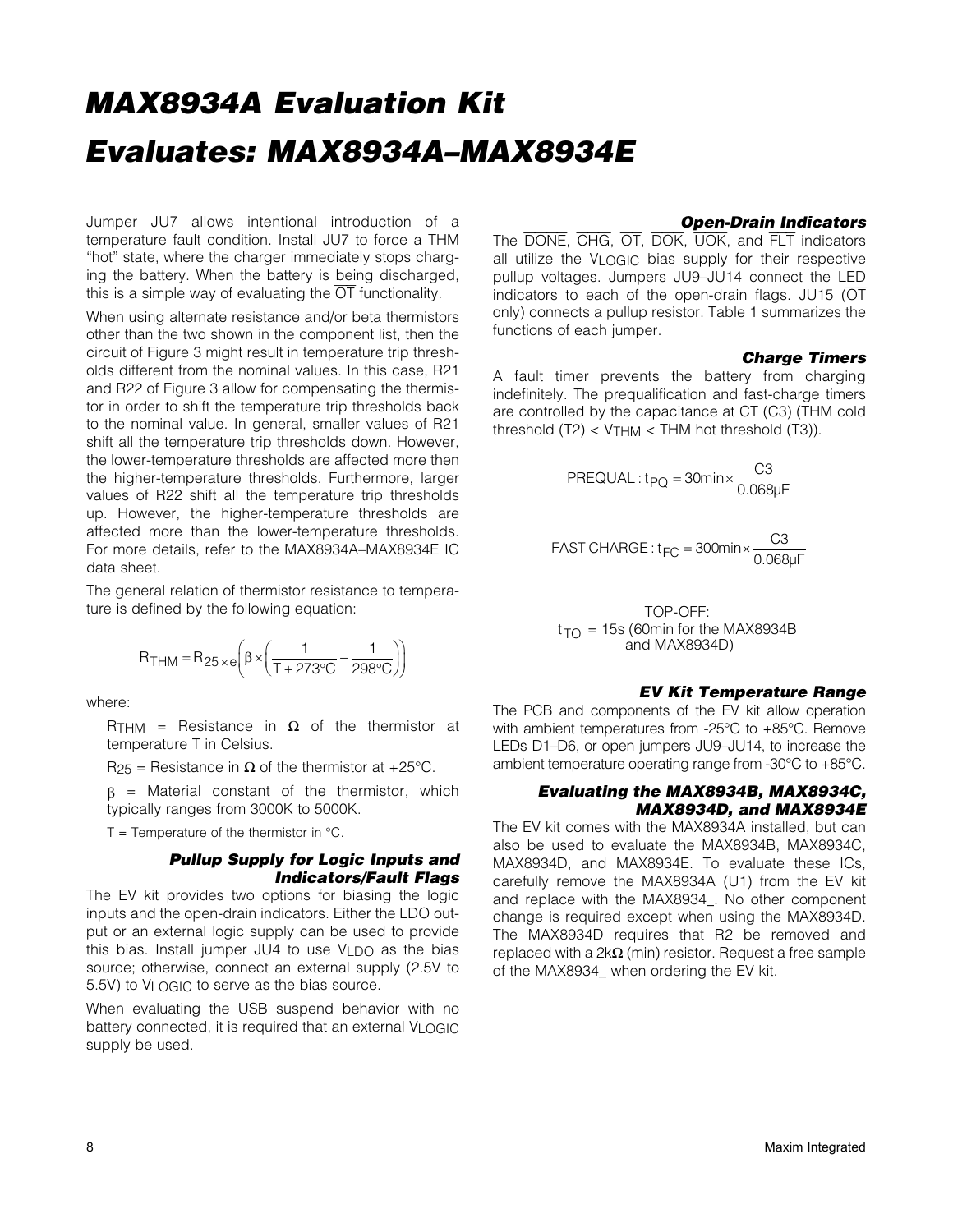

*Figure 3. MAX8934A EV Kit Schematic*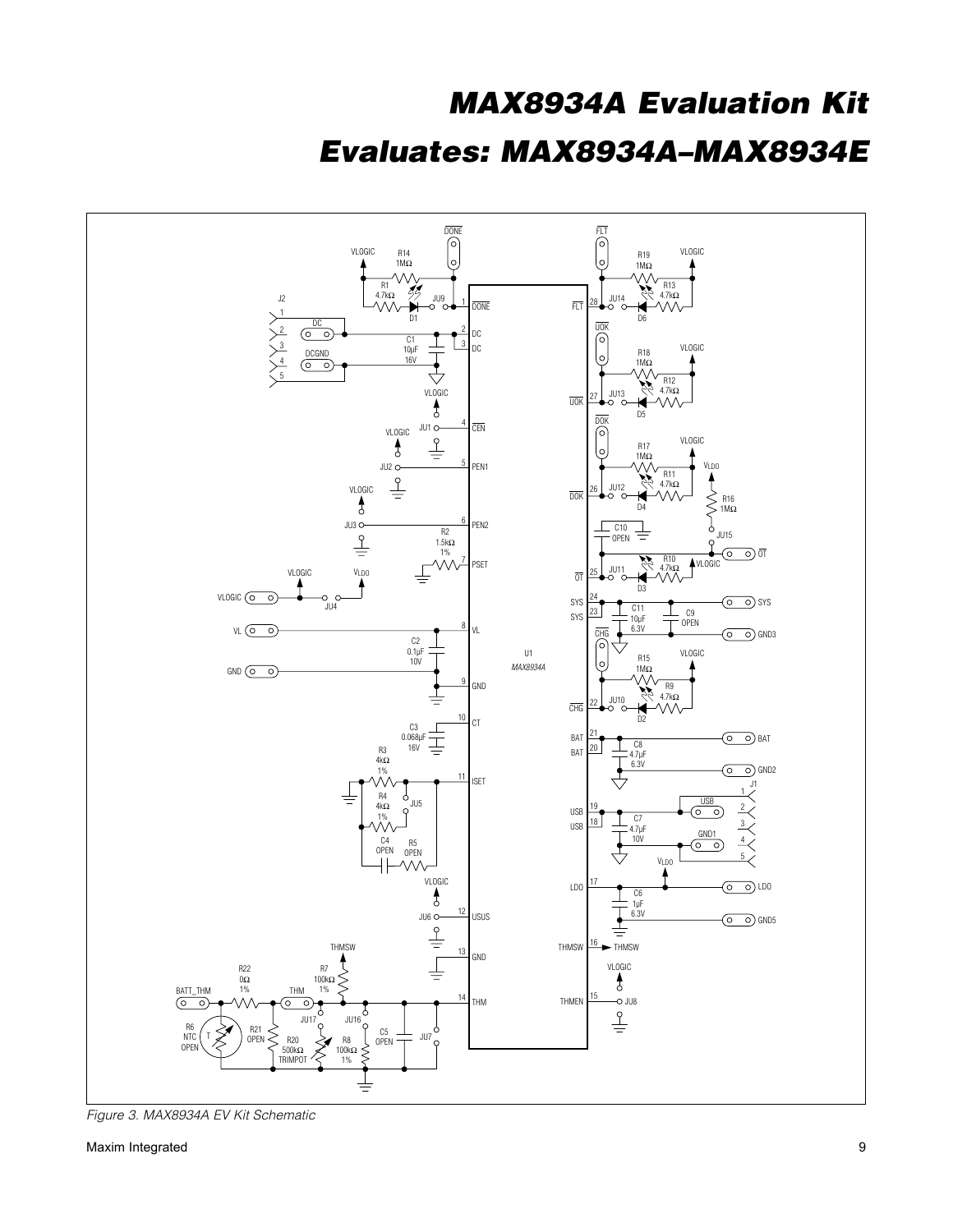

*Figure 4. MAX8934A EV Kit Component Placement Guide—Top Layer*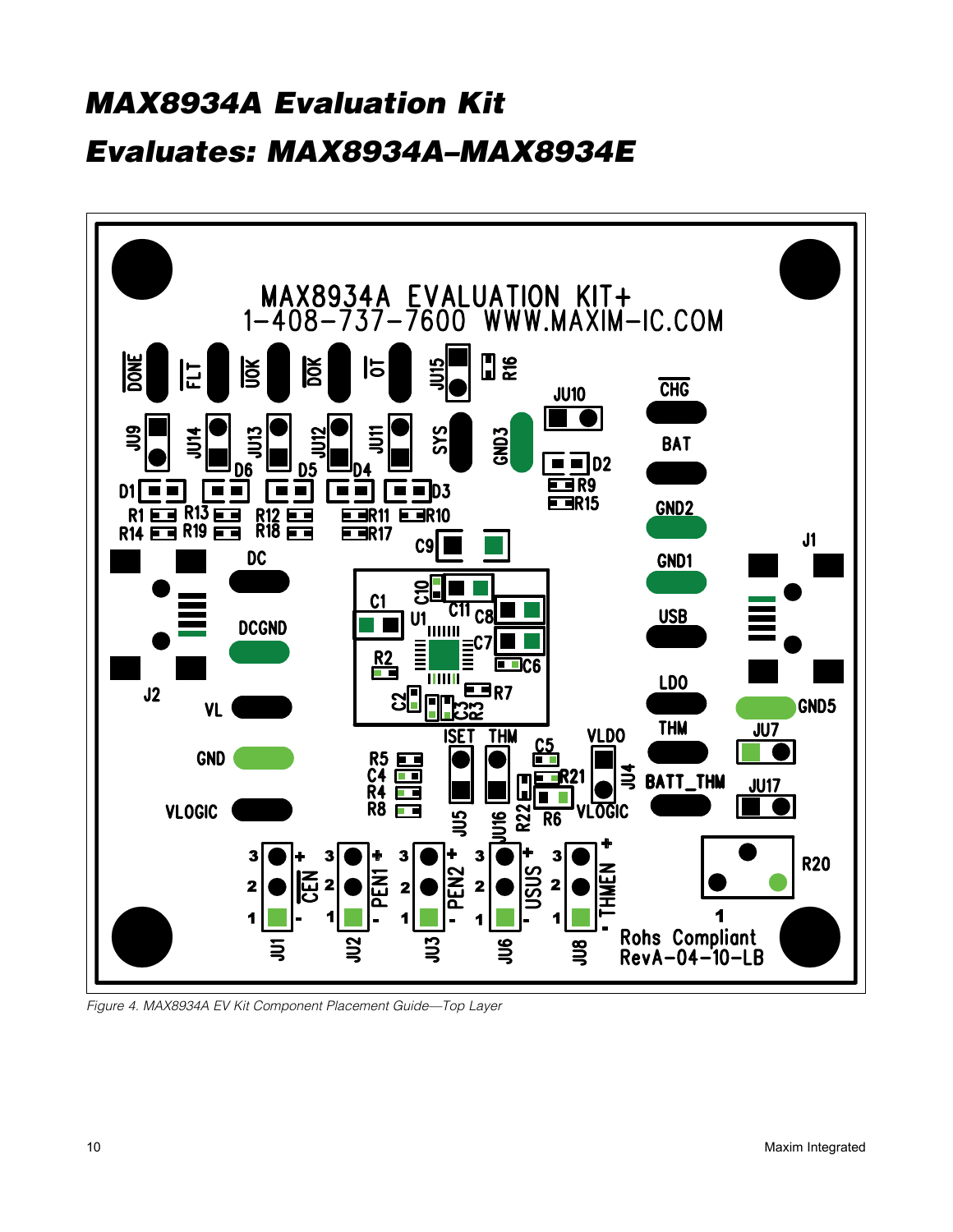

*Figure 5. MAX8934A EV Kit PCB Layout—Top Layer*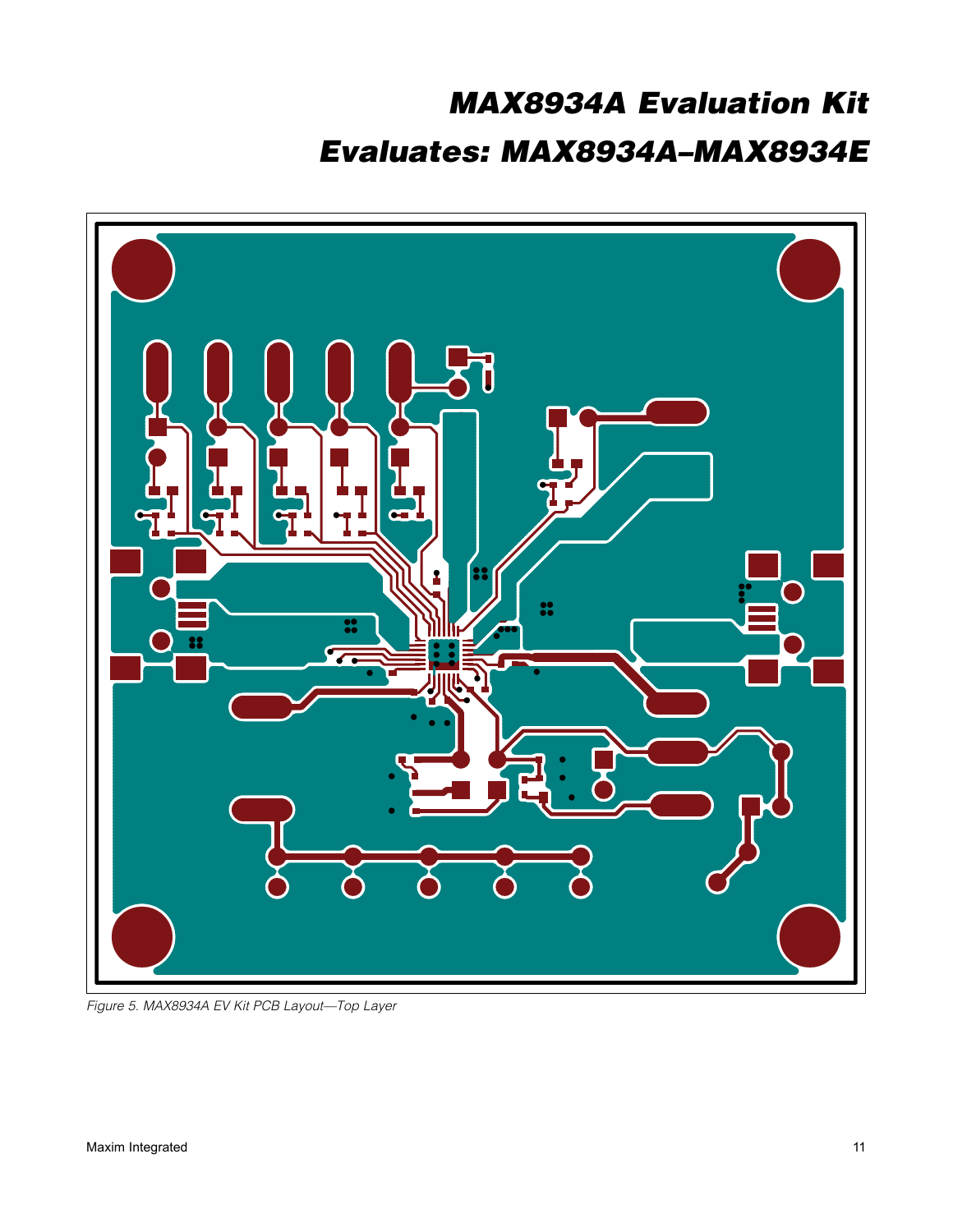

*Figure 6. MAX8934A EV Kit PCB Layout—Inner Layer 2*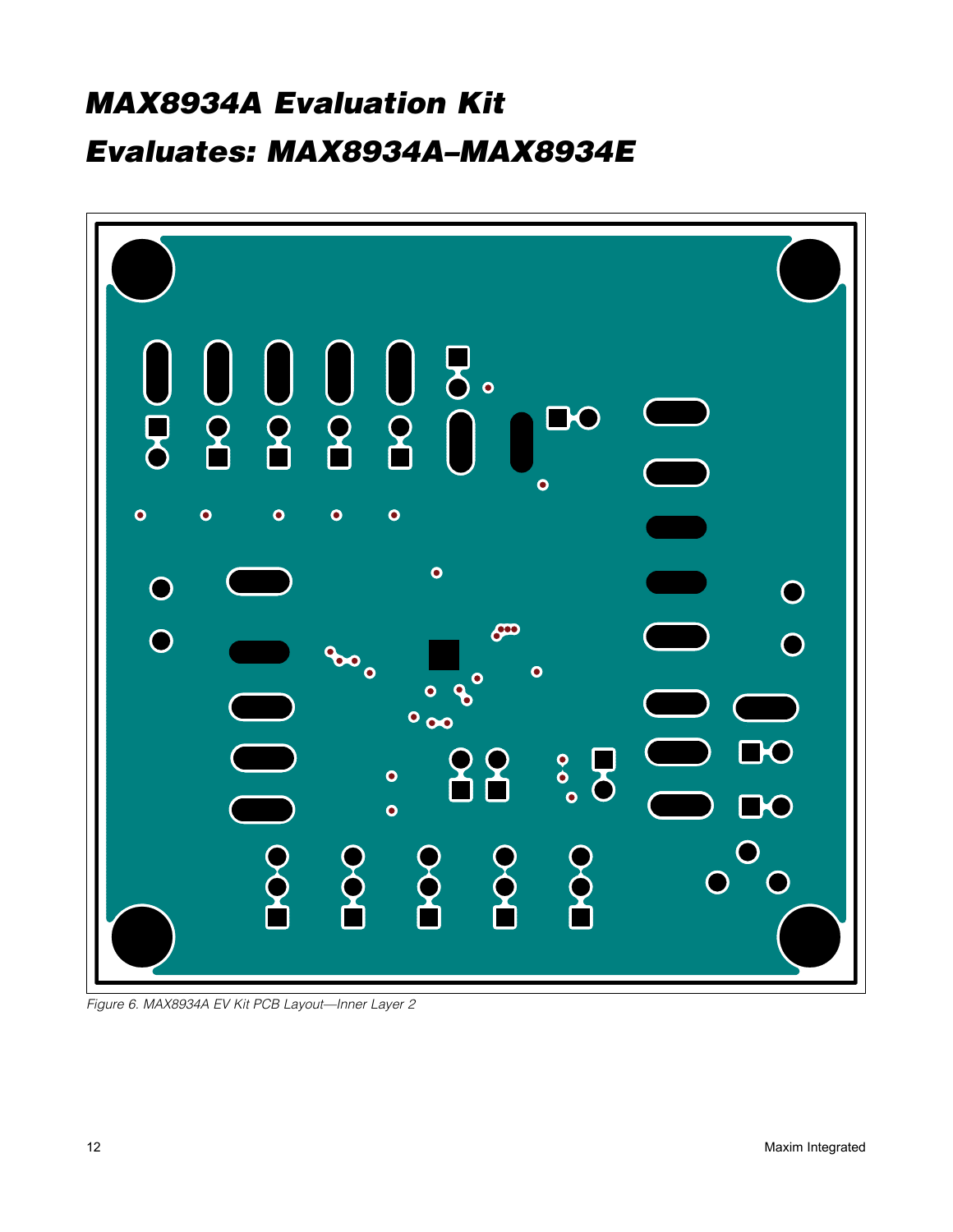

*Figure 7. MAX8934A EV Kit PCB Layout—Inner Layer 3*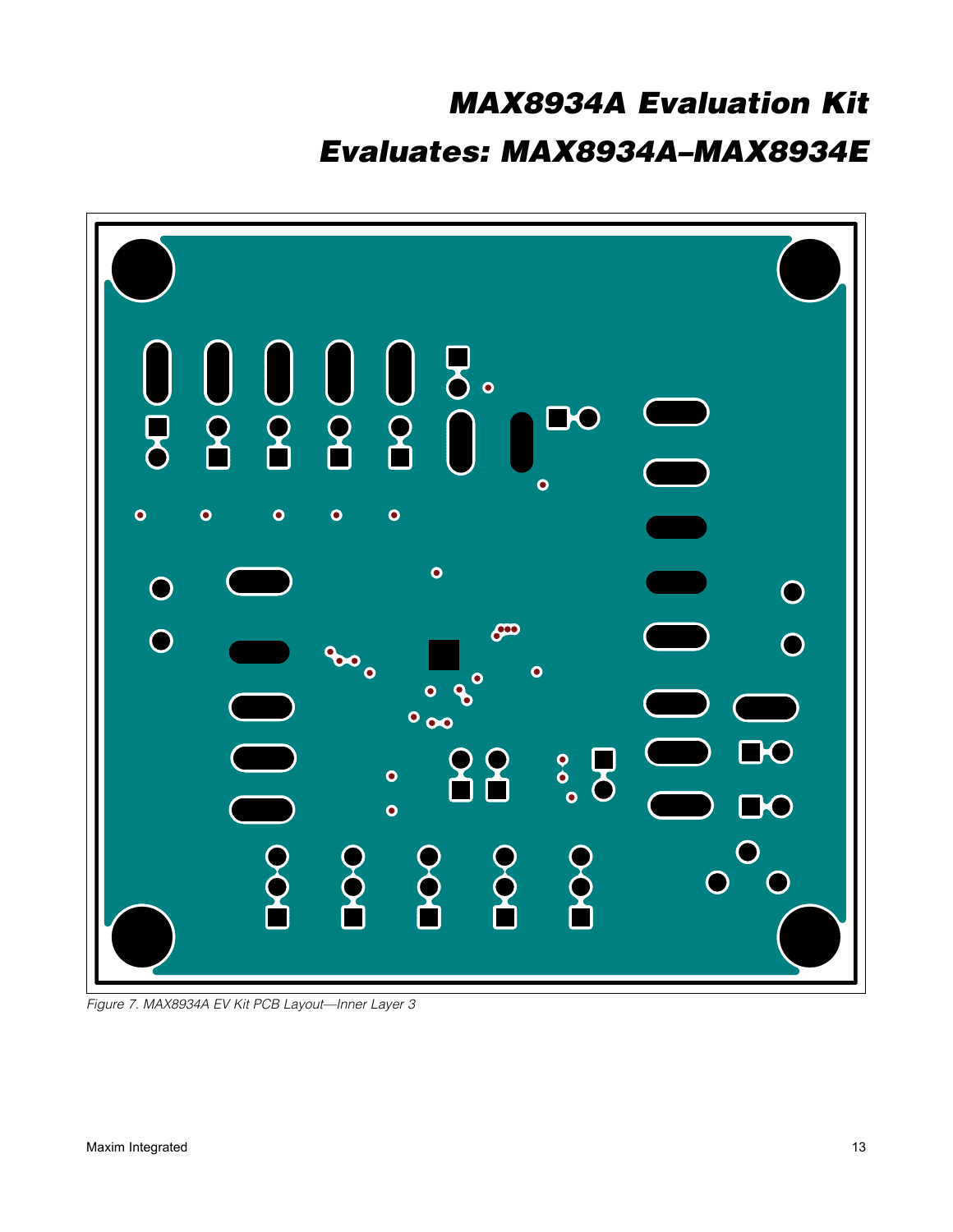

*Figure 8. MAX8934A EV Kit PCB Layout—Bottom Layer*